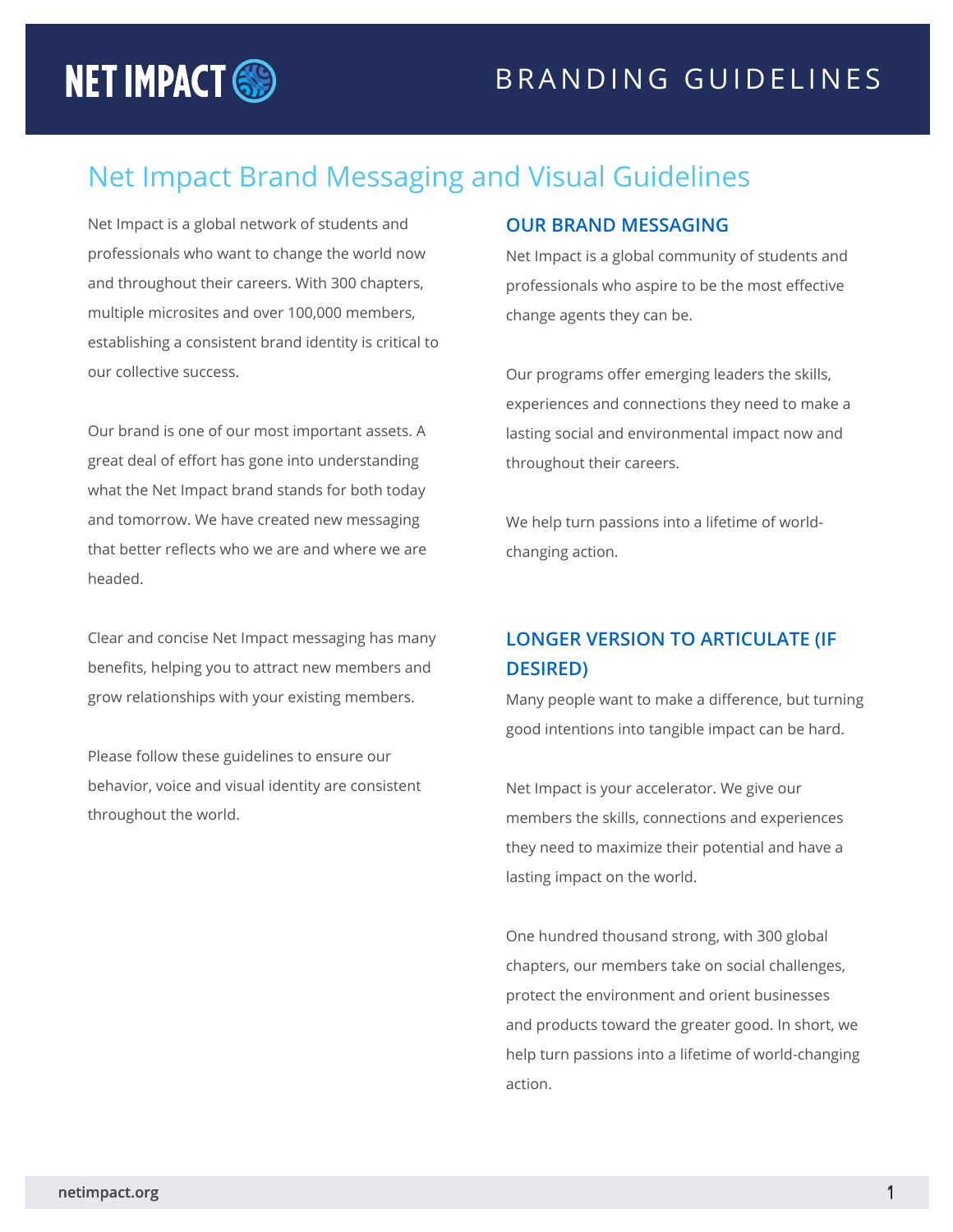# **NET IMPACT SO**

## BRANDING GUIDELINES

#### **TONE AND MANNER**

Net Impact members are the emerging leaders that will shape our future. We strive to empower our members to become leaders. We are their trusted peers. We speak their language with a contagious, youthful energy. We are willing to push the boundaries and inspire our members to do the same.

| <b>WE ARE:</b> | <b>WE ARE NOT:</b>  |  |
|----------------|---------------------|--|
| Human          | Fake voice of youth |  |
| Youthful       | Flippant            |  |
| <b>Bold</b>    | <b>Brash</b>        |  |
| Intelligent    | Inaccessible        |  |
| Modern         | Trendy              |  |
|                |                     |  |

#### **The Net Impact Brandmark**

The Net Impact brandmark embodies global movement of leaders using their careers to change the world. The circular mark builds off our brand heritage of using the ripple to symbolize both individual impact and an expanding movement.



#### **General Guidelines**

The logo should always be used as it appears here (a few exceptions are shown on the following pages).

*• Please do not alter the logo in any way.*

The logo must remain recognizable to serve its role as a powerful visual embodiment of our network.

- Don't separate the text from the circular mark
- Don't change the text, font, colors, or shape of the logo
- Don't reduce the logo (horizontal NET IMPACT text with circle) to less than 2 inches wide and/or .5 inches high. Doing so makes it hard to read, and diminishes the Net Impact brand.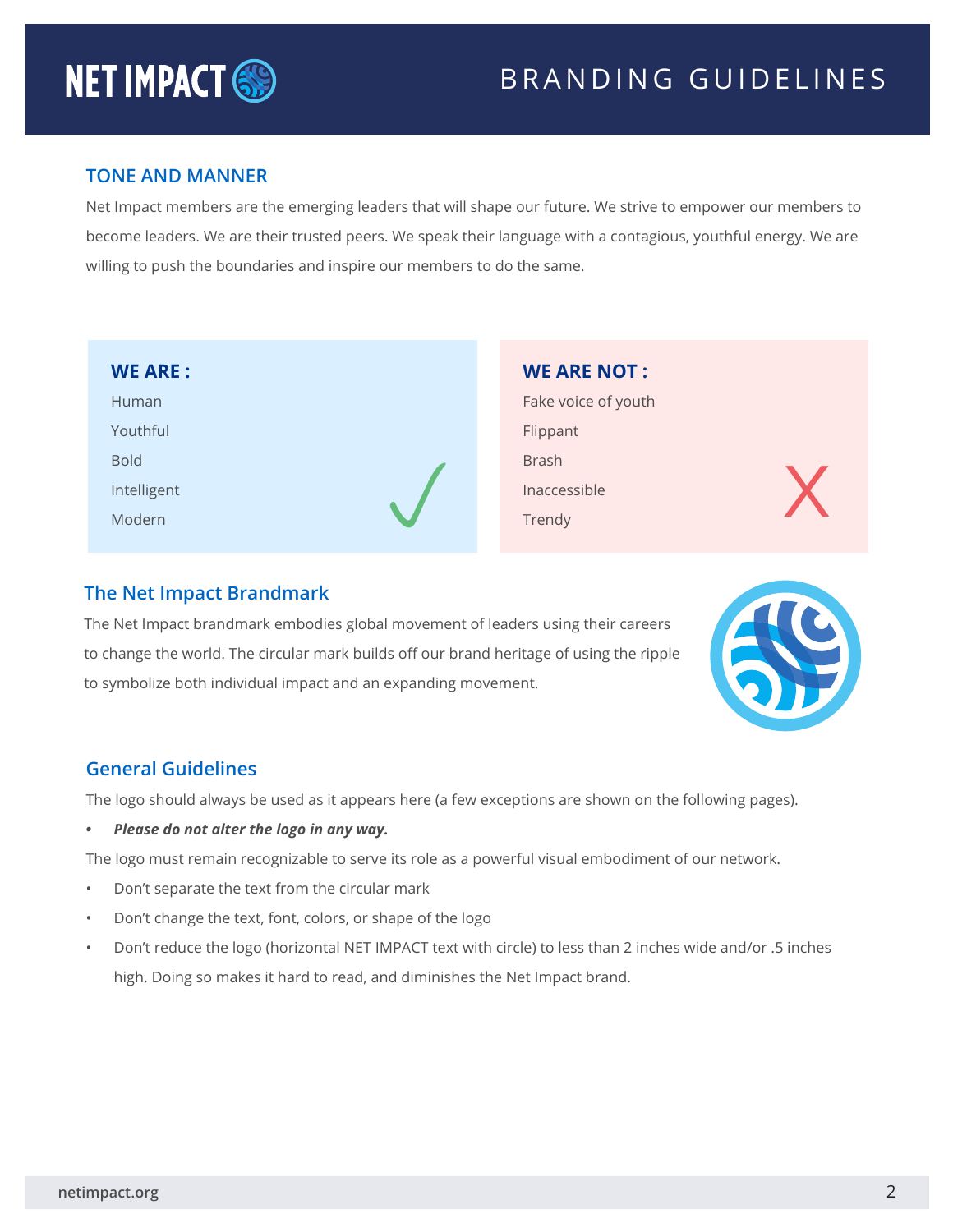## BRANDING GUIDELINES



#### **CHAPTER LOGOS**

Chapters are provided their own customized Net Impact logo to be used in chapter-related promotional material and communications. Chapters are required to use their approved Net Impact logo and may not alter it in any way.

- The chapter name is to be set accordingly:
	- Font: Gotham Medium
	- Type Size: 22 points
	- Line height (leading): Range between 24 28 points
- Chapter name should be left-aligned with the NET IMPACT text
- Chapter names should not extend beyond the left edge of the ripples within the circle
- When more than one line is required, the first line should not extend beyond the left edge of the ripples within the circle. Subsequent lines should not extend beyond the far right edge of the ripples in the circular mark (see example)

*In rare cases, Net Impact Central may create logos with exceptions to these rules to accommodate formatting considerations.*



24 pt



Maximum line length for all subsequent lines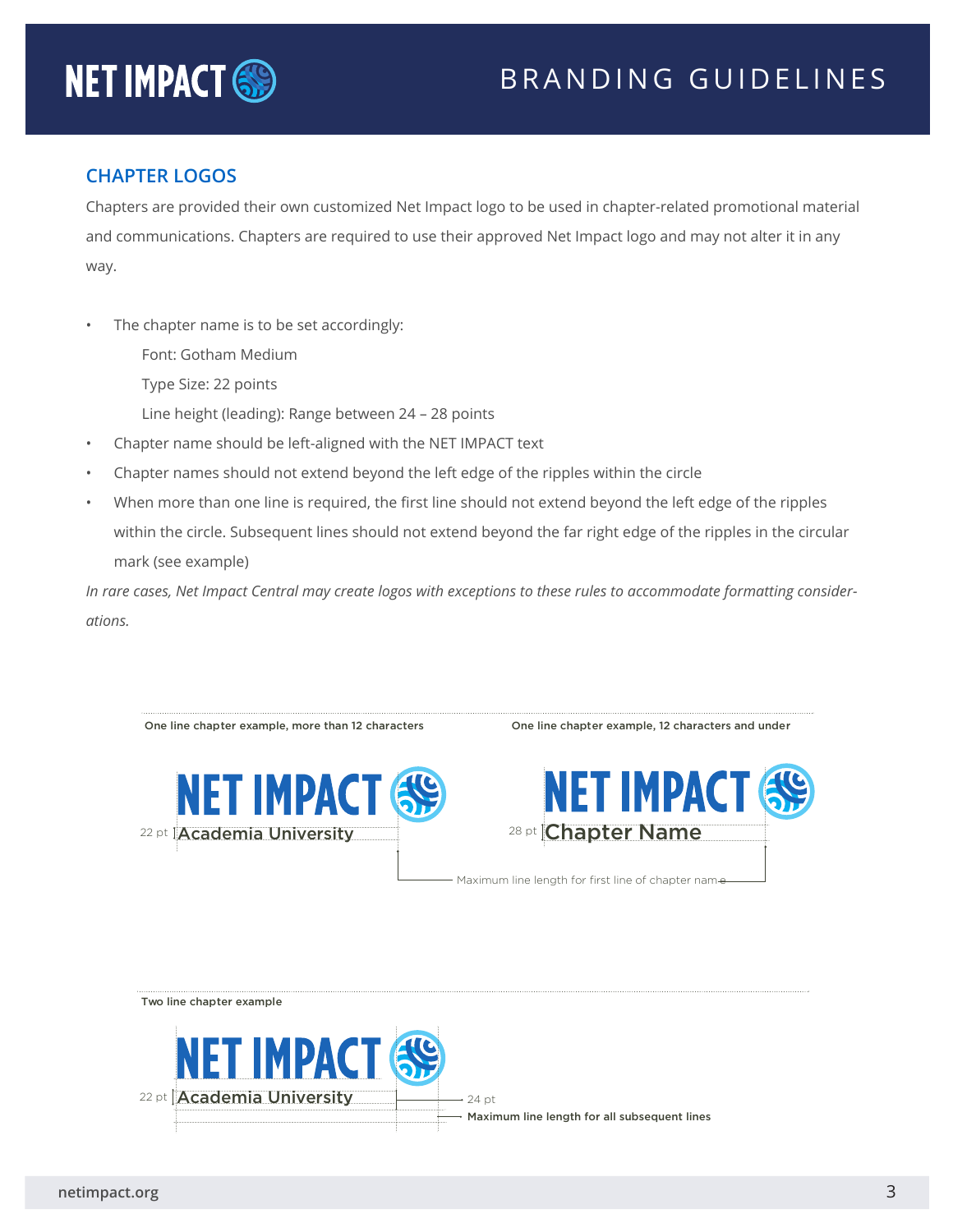

## BRANDING GUIDELINES

#### **CHAPTER LOGOS**

**Capitalization** | Capitalize only the first letter of each word (acronyms may appear in all caps).





**Undergraduate Designation |** Undergad chapters should be designated by adding the word "Undergrad" after the school name.





**Punctuation** | Avoid punctuation in acronyms (e.g. use "UCLA" not "U.C.L.A.").



#### **ALTERNATIVE LOGO COLORS**

In most circumstances, the standard full-color Net Impact logo should be used. Please note the following exceptions.

Grayscale





100% Black **Knocked Out** 

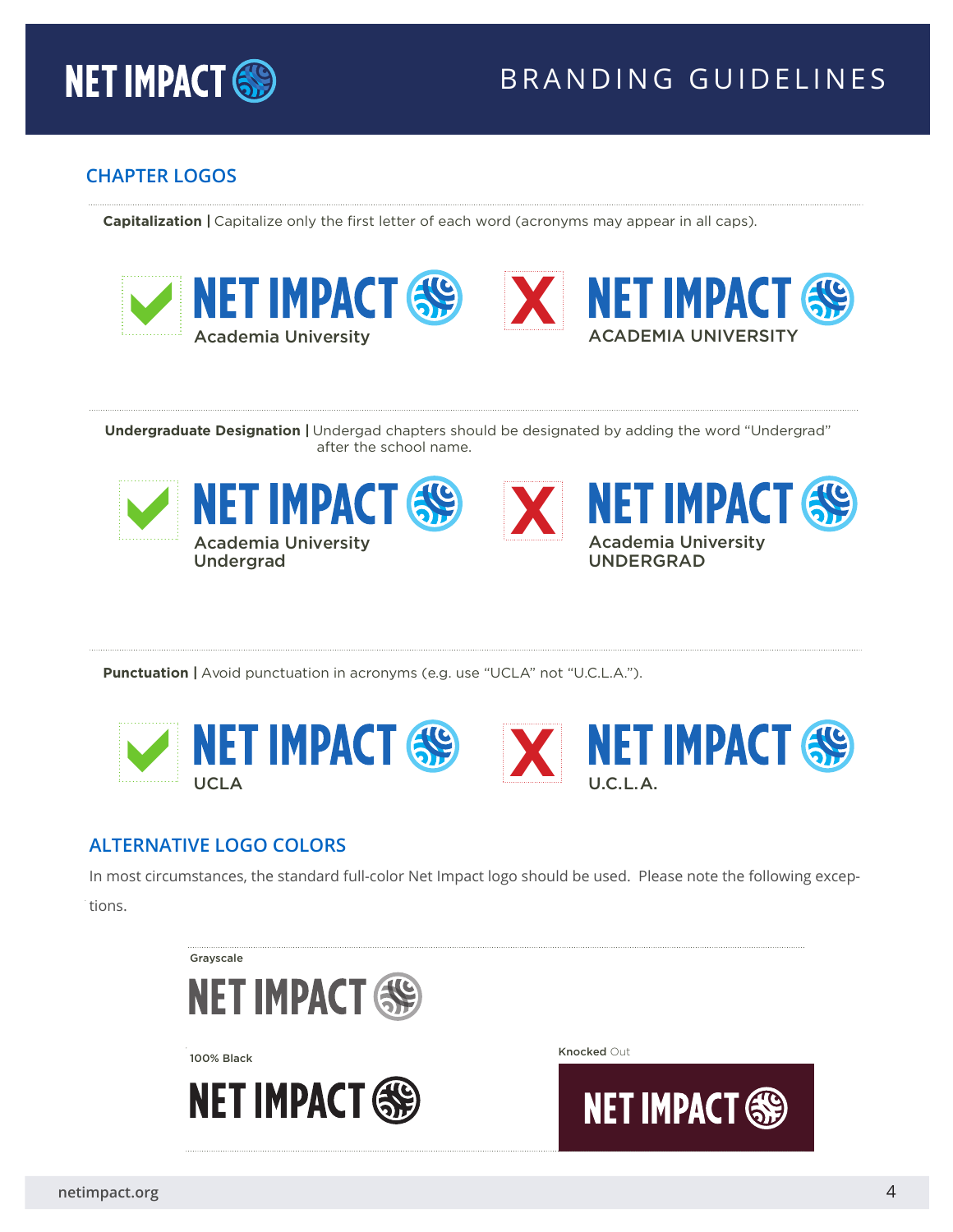

## BRANDING GUIDELINES

#### **THE NET IMPACT COLOR PALETTE**



Net Impact's color palette includes a selection of vibrant blues and rich grays. **(Codes for our primary and secondary color palettes can be found on the next page)**

#### **Primary Color Palette**

Used for logo and most material.